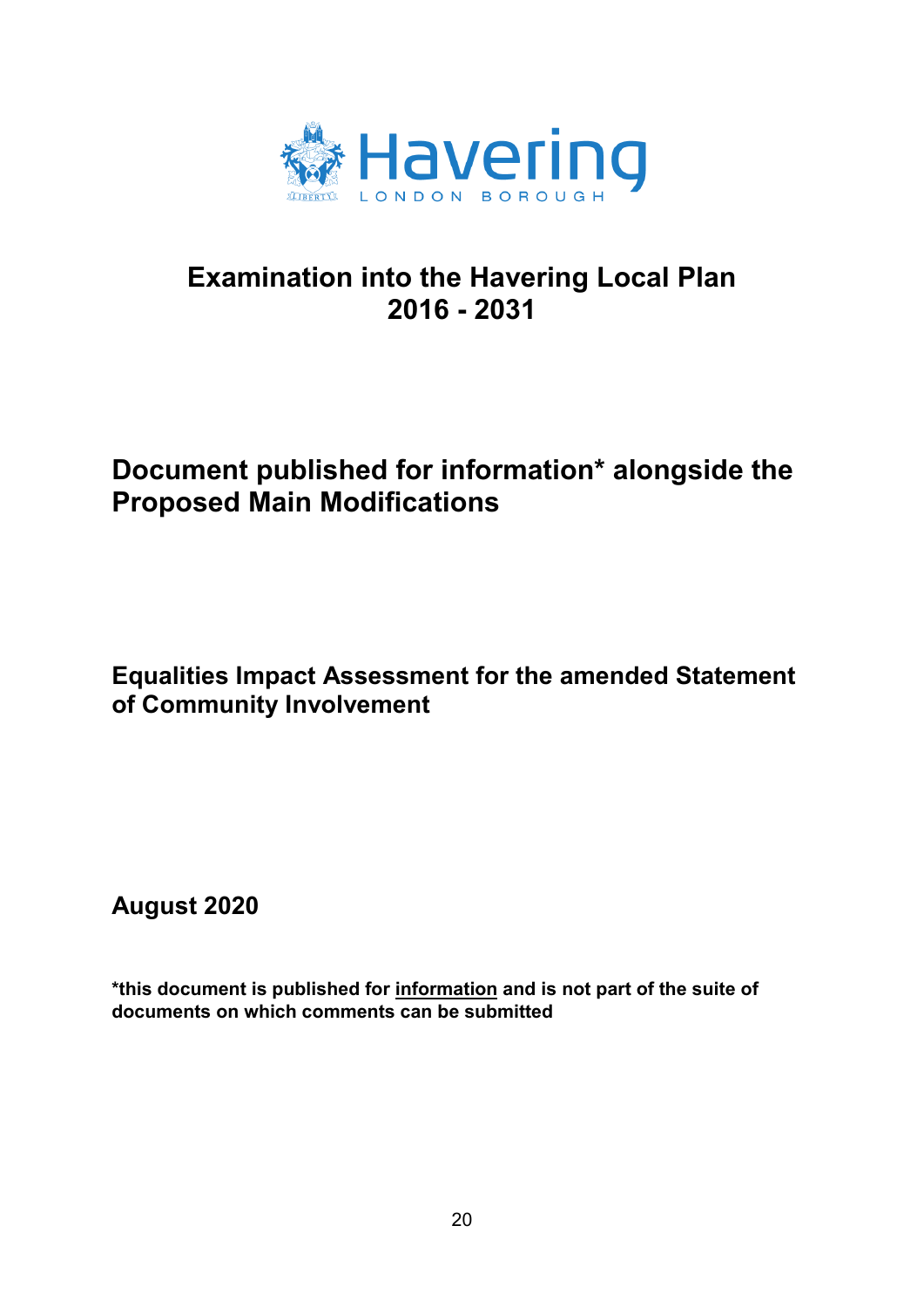Equalities Impact Assessment for the London Borough of Havering's Statement of Community Involvement 2020 update

August 2020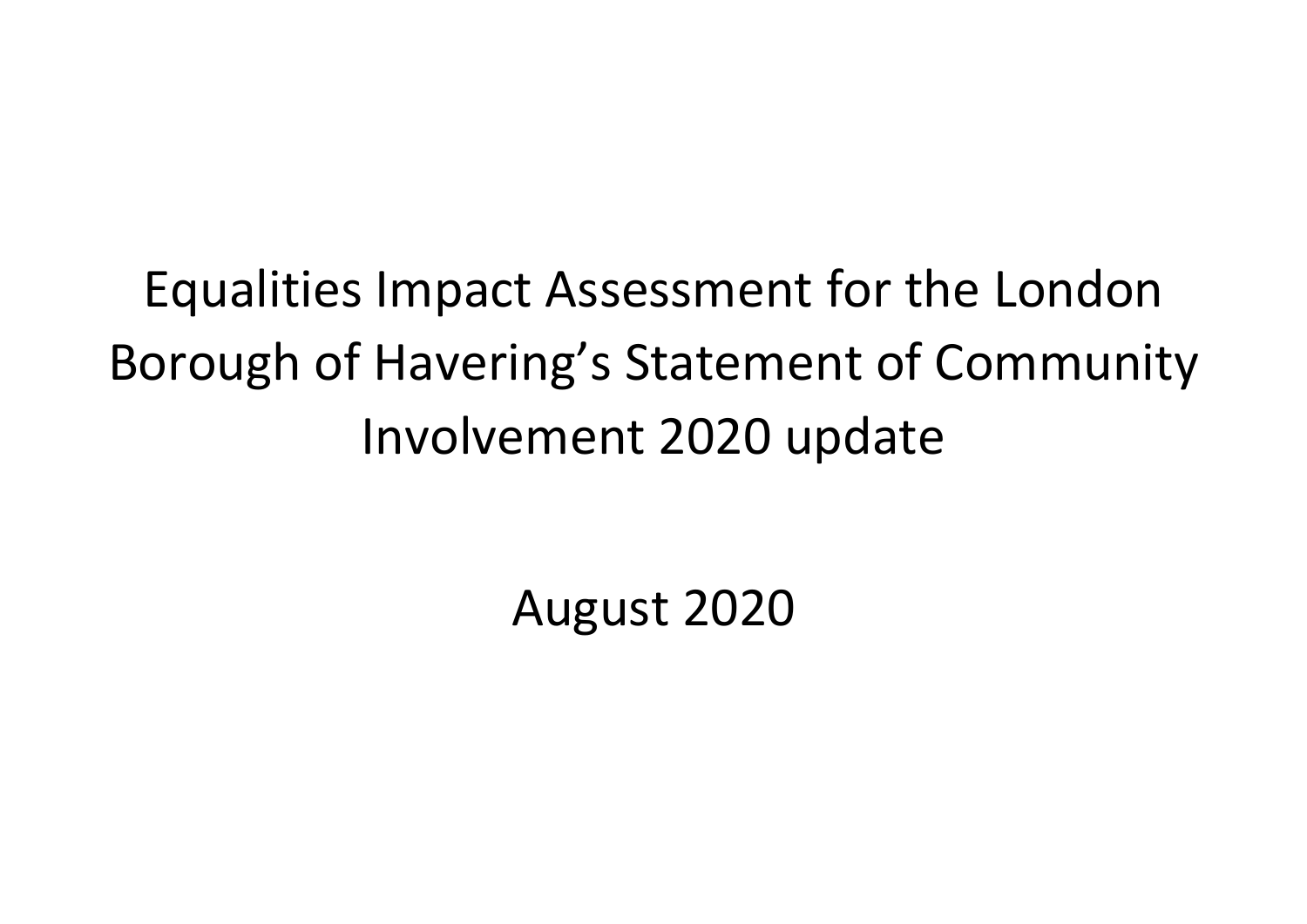## 1. Introduction

- 1.1 This document is the Equality Impact Assessment (EqIA) for the London Borough of Havering's Statement of Community Involvement (SCI) 2020 update. The purpose of this EqIA is to ensure that all residents have equal access to public consultations. It identifies the likely impact of the temporary changes made to the SCI on the ability of the borough's diverse community to be involved in consultation. The EqIA can anticipate and recommend ways to avoid any discriminatory or negative consequences for a particular group. This EqIA relates to the temporary changes to the SCI and is not an EqIA of the complete SCI from 2015.
- 1.2 The duty to carry out an EqIA of new policy is set out in the Equality Act 2010. The Act protects people from discrimination on the basis of certain characteristics, which are known as protected characteristics. The protected characteristics are:
	- **Age** a person of a particular age group
	- **Disability** a person who has a physical or mental impairment
	- **Race** includes colour, nationality, ethnic or national origins
	- **Sex** being a man or a woman
	- x **Gender reassignment** a person who is proposing to undergo, is undergoing or has undergone a process (or part of a process) of reassigning the person's sex by changing physiological or other attributes of sex.
	- **Marriage and Civil Partnership** a person who is married, isn't married, or in a civil partnership
	- **Pregnancy and maternity** includes discrimination towards women who are pregnant, given birth, or breastfeeding
	- x **Religion or beliefs** includes religion, lack of religion or philosophical beliefs
	- x **Sexual orientation** a person's sexual orientation towards a person of the same sex, of the opposite sex or persons of either sex
- 1.3 The Duty requires public bodies to have due regard for the need to eliminate discrimination, advance equality of opportunity, and foster good relations between different people when carrying out their activities.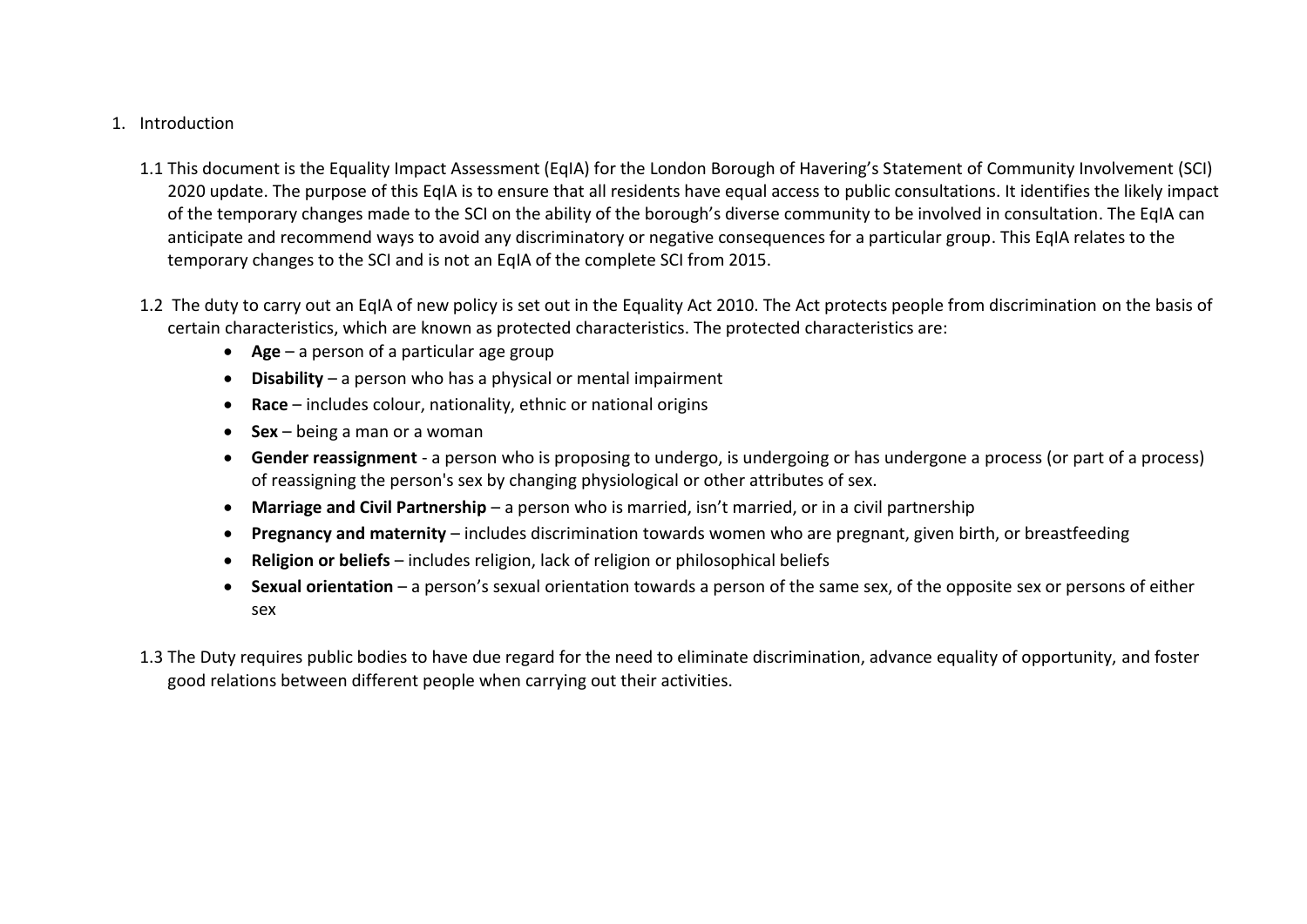## 2. The Statement of Community Involvement

- 2.1 The purpose of the Statement of Community Involvement (SCI) is to set out the preferred options and legal requirements for involving the community and other stakeholders in, 1) The preparation of planning policies including a new Havering Local Plan which will set out the long term strategic planning priorities, objectives and opportunities for development and clear policies on what will or will not be permitted and where, and 2) The determination of planning applications through the decision making process.
- 2.2 Havering's last SCI was adopted in 2015. However, due to the circumstance arising from the covid-19 pandemic, national planning guidance has updated regulations and recommendations to respond accordingly to the restrictions we find ourselves facing. Updates to the National Planning Policy Guidance (NPPG) encourage local planning authorities to undertake an immediate review of their SCIs and update the policies where necessary so that plan-making can continue during this time (NPPG Paragraph: 077 and 078). Because of this, Havering has made some changes to the 2015 SCI to ensure that consultation of the main modifications of the Local Plan can move forward.
- 2.3 Havering's Local Plan is currently being prepared to go out to consultation on the Main Modifications identified by the inspector. The updated SCI is needed so that the Council can effectively provide meaningful opportunities to the community to engage in the plan making process during these challenging and unprecedented times. It is also essential to continue consultation as government sees Local Plans as a key 'tool' in securing economic recovery.
- 3. Legislation and council strategies
	- 3.1 The Equalities Act 2010 replaces previous anti-discrimination law with a single Act, making the law easier to understand and strengthening protection in some situations. It legally protects people from discrimination in the workplace and in wider society. The public sector Equality Duty 2011 requires that public bodies (like Havering Council) have to consider all individuals when carrying out their day-to-day work – in shaping policy, in delivering services and in relation to their own employees.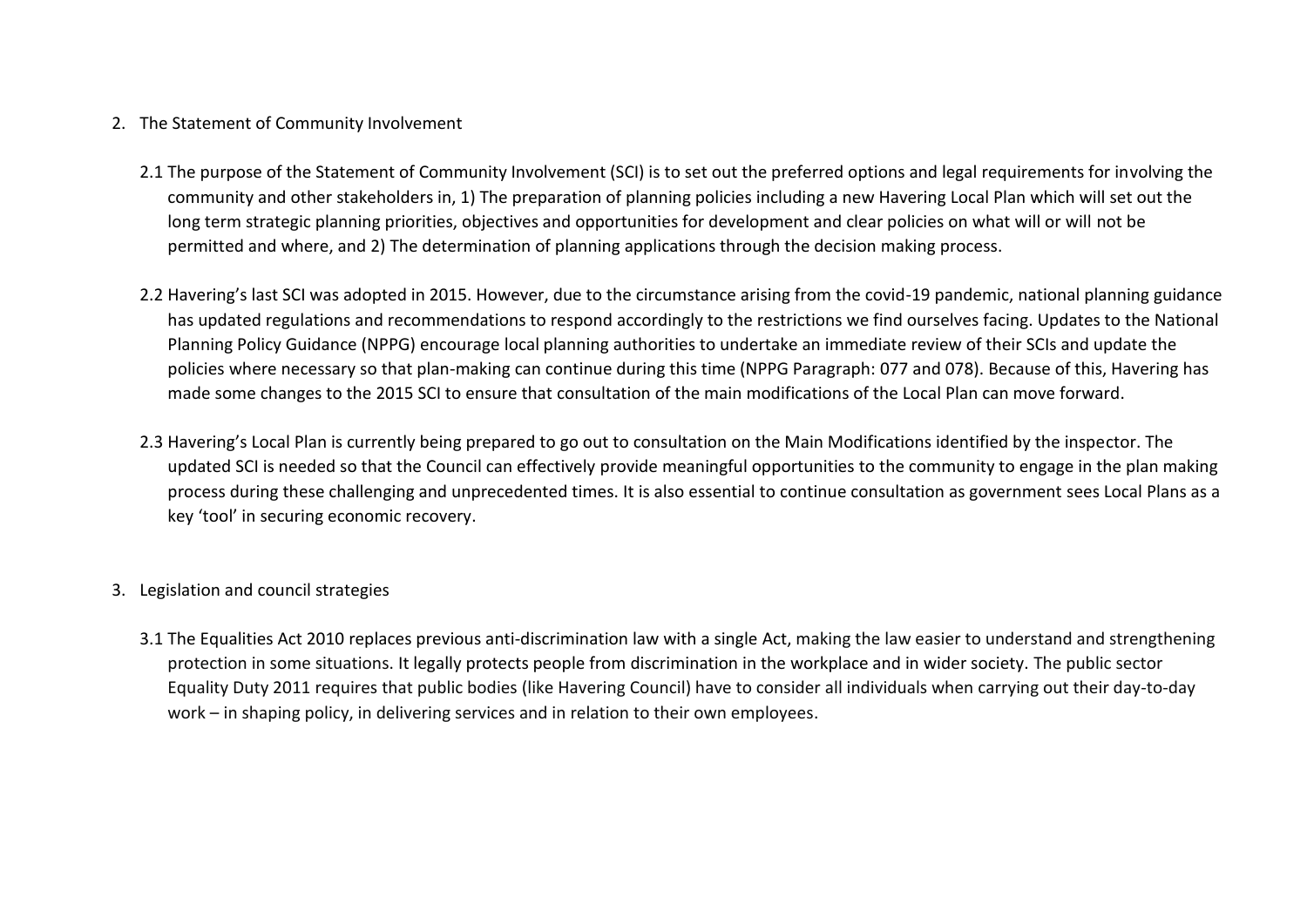3.2 "One Havering" Community Cohesion Strategy 2018-2022 is Havering's first community cohesion strategy. It lays out the changes and challenges the borough is facing and how the council can use these challenges as an opportunity to promote inclusive place-shaping, including supporting newer and older communities to live well and interact with each other. The main objective of the strategy is;

'To nurture and promote a cohesive, healthy and optimistic Borough underpinned by mainstreamed inclusive British values, where everyone experiences dignity and equal life chances, and where neighbours, colleagues and different community groups interact, respect and value each other'.\*

\* Regardless of age, colour, class, disability, education, ethnicity/race, sex, health status, marital status, nationality, political perspective, religion, transgender identity, sexuality, or socio-economic status.'

4. Table 1 shows the EqIA screening process. It lays out the current data we know about the protected groups in Havering, how the group may be effected by the updated SCI, and what actions will be taken to mitigate further potential negative impacts.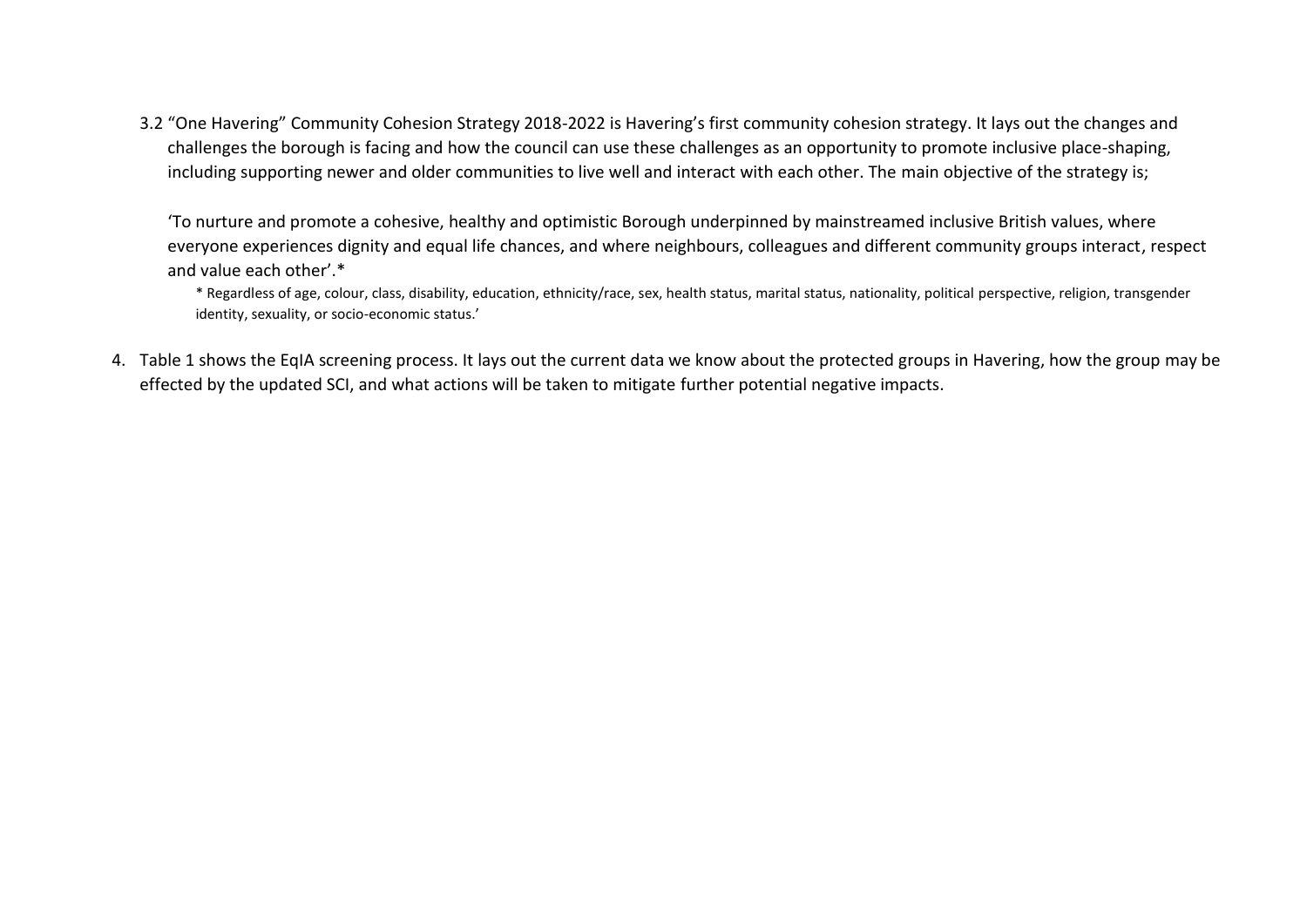| Protected      | What we know as a council about this           | Impact of the | <b>Explanation</b>                               | Actions to be taken to           |
|----------------|------------------------------------------------|---------------|--------------------------------------------------|----------------------------------|
| Characteristic | group                                          | SCI on this   |                                                  | mitigate potential negative      |
|                |                                                | group $(+/-)$ |                                                  | impacts                          |
|                | The total population of Havering is 259,552.   |               | Older people tend to prefer reading hard         | As mentioned in the updated      |
|                | Havering has the oldest population in          |               | copies of documents due to lack of skills or     | NPPG, on-line engagement         |
|                | London with a median age of 39. 18% of         |               | access to computers. Usually, this is offset by  | methods should be used "to       |
|                | residents are aged 65 or older, which is       |               | having hard copies available in libraries and at | their full potential". Havering  |
|                | much higher than the London average of         |               | the town hall. The covid-19 changes to the SCI   | will make use of these           |
|                | 12%. 13,499 people in Havering over the age    |               | means that hard copies won't be available in     | methods.                         |
|                | of 65 live alone.                              |               | libraries, the Romford public advice service     |                                  |
|                |                                                |               | centre, or in the town hall. However, hard       | Letters and emails to people     |
|                | From 2012 to 2017, Havering experienced        |               | copies will still be available on request, so if | signed up to the Havering        |
|                | the largest net inflow of children across all  |               | someone feels that the other methods the         | consultation database will still |
|                | London boroughs. 4,343 children settled in     |               | Council uses are not appropriate for their       | be distributed, as set out in    |
|                | the borough from another part of the United    |               | needs, they still have that option.              | the SCI                          |
|                | Kingdom during this six year period. The       |               |                                                  |                                  |
| Age            | current percentage of children, age 0-15, is   | $\ddagger$    | The Council will be able to make use of letters  | The consultation period will     |
|                | very similar to the London average (20.3% in   |               | to draw attention to consultations that are      | also be extended to 8 weeks      |
|                | Havering, 20.6% in London).                    |               | going on, as well as keeping the method of       | instead of the statutory 6       |
|                |                                                |               | notifying through the Romford Recorder and       | weeks to ensure people are       |
|                | It is projected that the largest increases in  |               | the Living in Havering Magazine. Social media    | given more time to respond.      |
|                | population will occur in children (0-17 years) |               | will also be made use of, which many older       | This will allow people to come   |
|                | and older people age groups (65 years and      |               | persons have become more accustomed to           | to grips with new methods the    |
|                | above) up to 2033.                             |               | during this time of lockdown.                    | council will use for the         |
|                |                                                |               |                                                  | consultation, get any queries    |
|                |                                                |               | Young persons are usually less engaged with      | answered, and ensure             |
|                |                                                |               | consultations in general. However, increased     | reasonable timeframe for hard    |
|                |                                                |               | use of social media during consultation due to   | copy delivery.                   |
|                |                                                |               | the lockdown precautions has the potential to    |                                  |
|                |                                                |               | increase younger participation due to higher     |                                  |
|                |                                                |               | social media use of the younger population.      |                                  |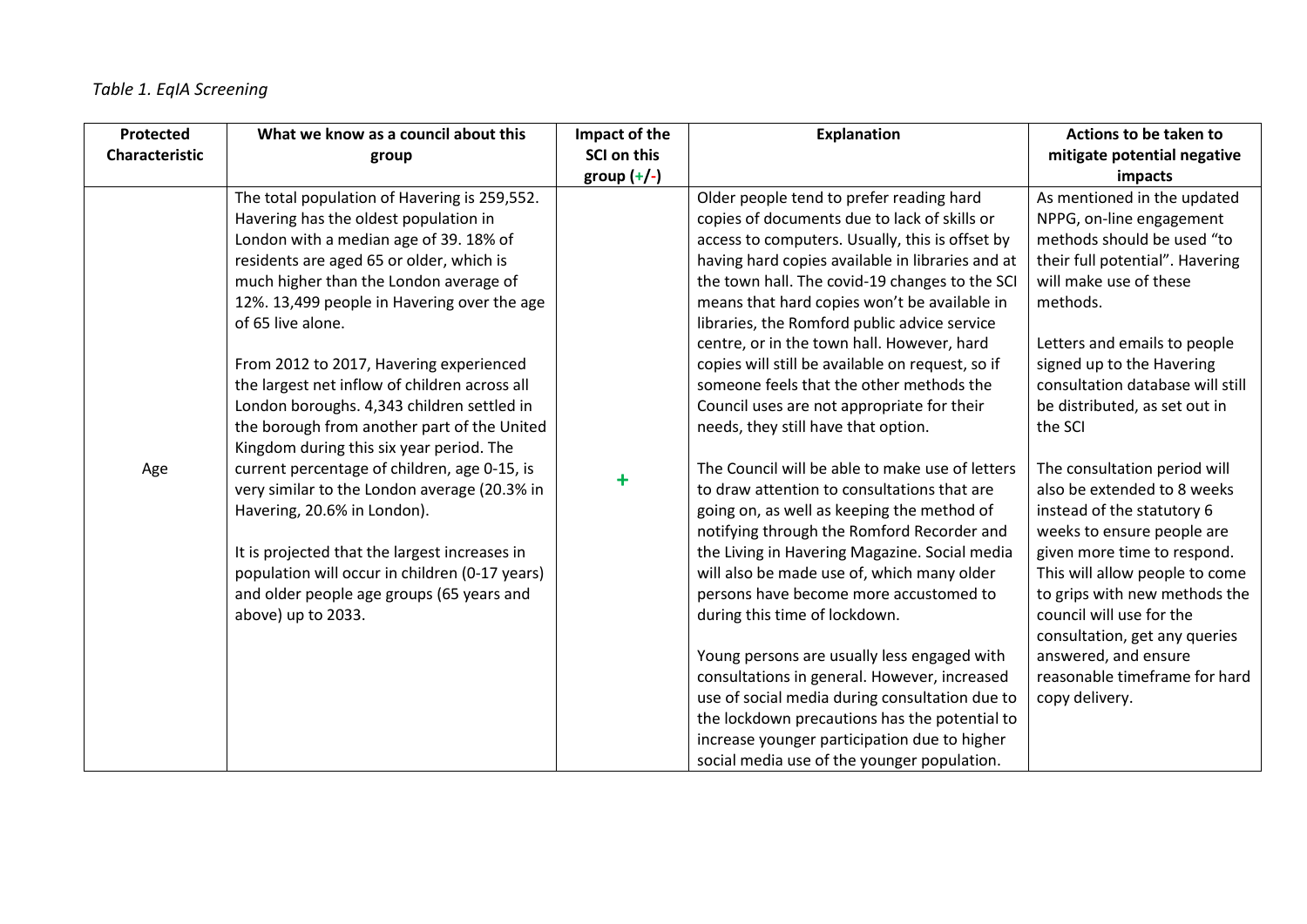| Disability     | About 19% of working age people living in<br>Havering disclosed that they have a disability<br>or long term illness. This is similar to the<br>London average of 20%.<br>Visual impairment<br>449 per 100,000 people are registered blind<br>in havering. This is very close to the London<br>average (446 per 100,000). Older people are<br>more at risk from total or partial sight loss.<br>Learning disability<br>Around 970 adults in havering have a<br>moderate or severe learning disability. 1,900<br>additional people have autistic spectrum<br>disordered. | ╋ | Increased use of online methods of<br>communication will benefit those with<br>physical disabilities who may have previously<br>found it hard to attend in-person consultation<br>events. Examination meetings and similar will<br>now be held on online platform, making it<br>easier for those to access from the comfort of<br>their homes.<br>Those with visual impairment may need extra<br>support in accessing online events.                                                                                | The Council has alternative<br>forms of documents available<br>on request, which could be<br>utilised by those with<br>disabilities. This should be<br>advertised on social media to<br>ensure this knowledge is<br>known.<br>The consultation period will<br>also be extended to 8 weeks<br>instead of the statutory 6<br>week to ensure people are<br>given more time to respond.<br>This will allow people to come<br>to grips with new methods the<br>council will use for the<br>consultation and get any<br>queries answered. |
|----------------|------------------------------------------------------------------------------------------------------------------------------------------------------------------------------------------------------------------------------------------------------------------------------------------------------------------------------------------------------------------------------------------------------------------------------------------------------------------------------------------------------------------------------------------------------------------------|---|---------------------------------------------------------------------------------------------------------------------------------------------------------------------------------------------------------------------------------------------------------------------------------------------------------------------------------------------------------------------------------------------------------------------------------------------------------------------------------------------------------------------|-------------------------------------------------------------------------------------------------------------------------------------------------------------------------------------------------------------------------------------------------------------------------------------------------------------------------------------------------------------------------------------------------------------------------------------------------------------------------------------------------------------------------------------|
| Ethnicity/Race | Havering is one of the most ethnically<br>homogenous places in London, with 83%<br>(census 2011) of its residents recorded as<br>White British, higher than both the London<br>average (45%) and England average (80%).<br>Romany Gypsies and Irish travellers are<br>identified as a racial group under the<br>Equalities Act 2010. In the 2011 census,<br>Havering had 160 people identifying as white<br>Gypsy or Irish Traveller. The Gypsy and<br><b>Traveller Accommodation Assessment</b><br>(GTAA) report (July 2019) identifies future                        | ╋ | Havering's consultation database includes<br>contacts for ethnic minority community hubs.<br>These contacts will all be made aware of the<br>consultation, as laid out in the SCI.<br>Extensive work has been done to create a<br>relationship with Gypsies and travellers to<br>engage them in consultations. Opinion<br>Research Services (ORS), who have carried out<br>previous consultation with the Gypsy and<br>Traveller community, will again be involved in<br>the process, making the community aware of | New contacts can be added to<br>Havering's consultation<br>database at any time.<br>A variety of consultation<br>methods will hopefully<br>improve the likelihood of<br>engagement in different ethnic<br>groups.<br>Alternative versions of the<br>document can be utilised, e.g.                                                                                                                                                                                                                                                  |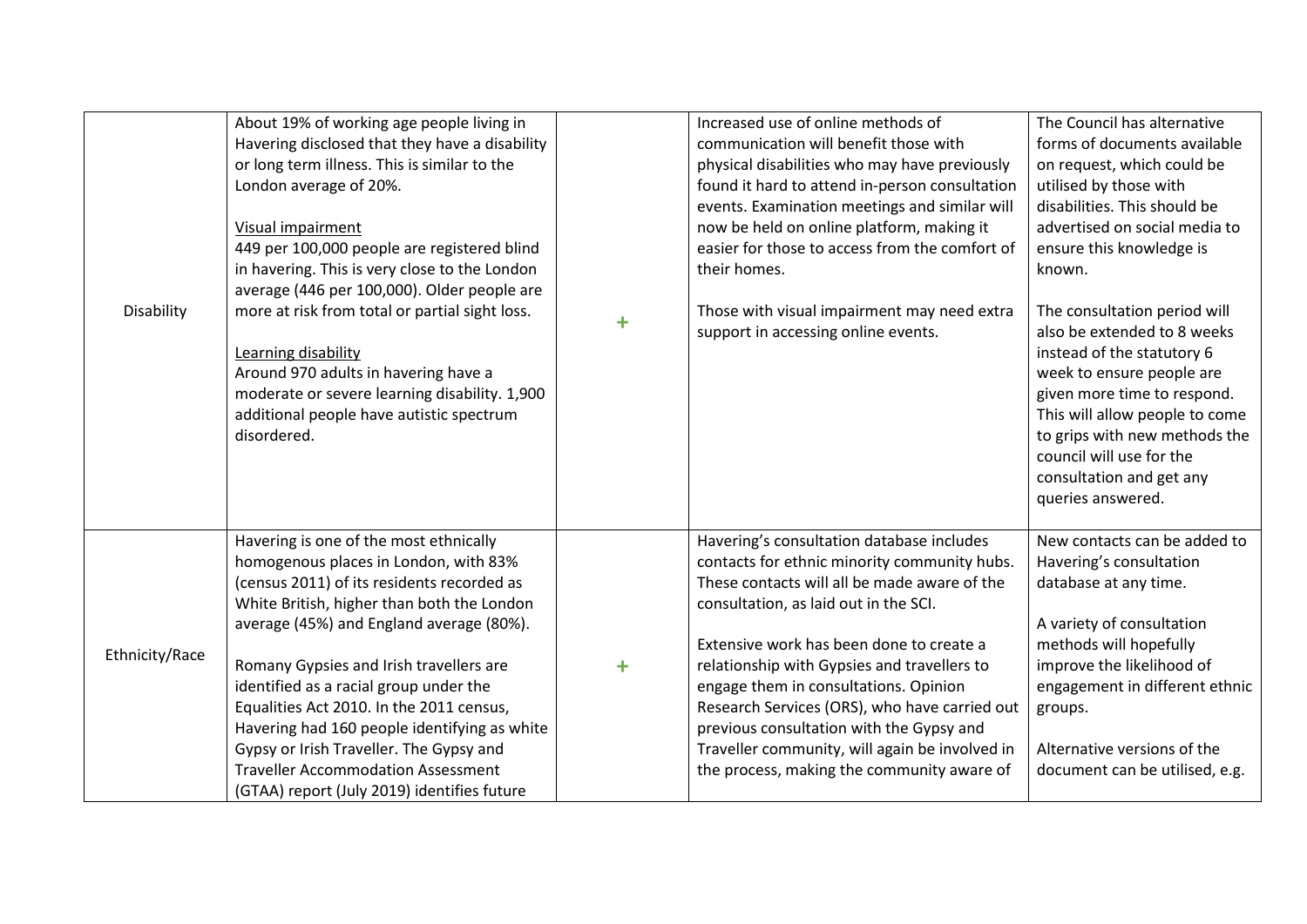|                                   | need as 220 pitches for Gypsies and<br>Travellers and 5 plots for Travelling<br>Showpeople for the Plan period 2016-2031.                                                                                                                             |         | consultation methods and the changes to the<br>Local Plan that effects them.                                                                                                                                                                                                                                                                                                                           | translations or easy-to-read<br>versions.                                                                                                                                          |
|-----------------------------------|-------------------------------------------------------------------------------------------------------------------------------------------------------------------------------------------------------------------------------------------------------|---------|--------------------------------------------------------------------------------------------------------------------------------------------------------------------------------------------------------------------------------------------------------------------------------------------------------------------------------------------------------------------------------------------------------|------------------------------------------------------------------------------------------------------------------------------------------------------------------------------------|
| Gender/Sex                        | Males make up 48.1% of the population,<br>while females are 51.9%. The life expectancy<br>at age 65 years in Havering is 18.5 years for<br>males and 21.6 years for females.                                                                          | Neutral | N/A                                                                                                                                                                                                                                                                                                                                                                                                    | Continue to provide an<br>inclusive and open to all<br>approach to public<br>engagement.                                                                                           |
| Gender<br>Reassignment            | There is currently no data on gender<br>reassignment in the borough. There is no<br>robust data on the UK trans population,<br>however the government equalities office<br>(2018) estimates that there is 200,000-<br>500,000 trans people in the UK. | Neutral | Due to lack of data, how the updated SCI<br>could effect this group can't be assessed.                                                                                                                                                                                                                                                                                                                 | Continue to provide an<br>inclusive and open to all<br>approach to public<br>engagement.                                                                                           |
| Marriage and civil<br>partnership | 48.5% of Havering residents are married,<br>which is higher than the London average<br>(39.8%) and England average (46.6%). 0.1%<br>of havering residents are in a same sex civil<br>partnership.                                                     | Neutral | N/A                                                                                                                                                                                                                                                                                                                                                                                                    | Continue to provide an<br>inclusive and open to all<br>approach to public<br>engagement.                                                                                           |
| Pregnancy and<br>Maternity        | There has been an increase in the general<br>fertility rate from 58 (per 1,000 women aged<br>15-44) in 2004 to 68 in 2017. This equates to<br>an additional 10 births per 1,000 women<br>aged 15-44 within the period.                                | ╋       | Online tools will be utilised to their fullest,<br>providing easy access to public consultations.<br>This can benefit expecting or new mothers,<br>who many have limitations due to their<br>physical state and/or parental responsibilities.<br>Examination meetings and similar will now be<br>held on online platform, making it easier for<br>people to access from the comfort of their<br>homes. | Consider timings of any online<br>meetings to take into account<br>parental responsibilities.<br>Provide access to recordings of<br>meetings if people can't<br>attend on the day. |